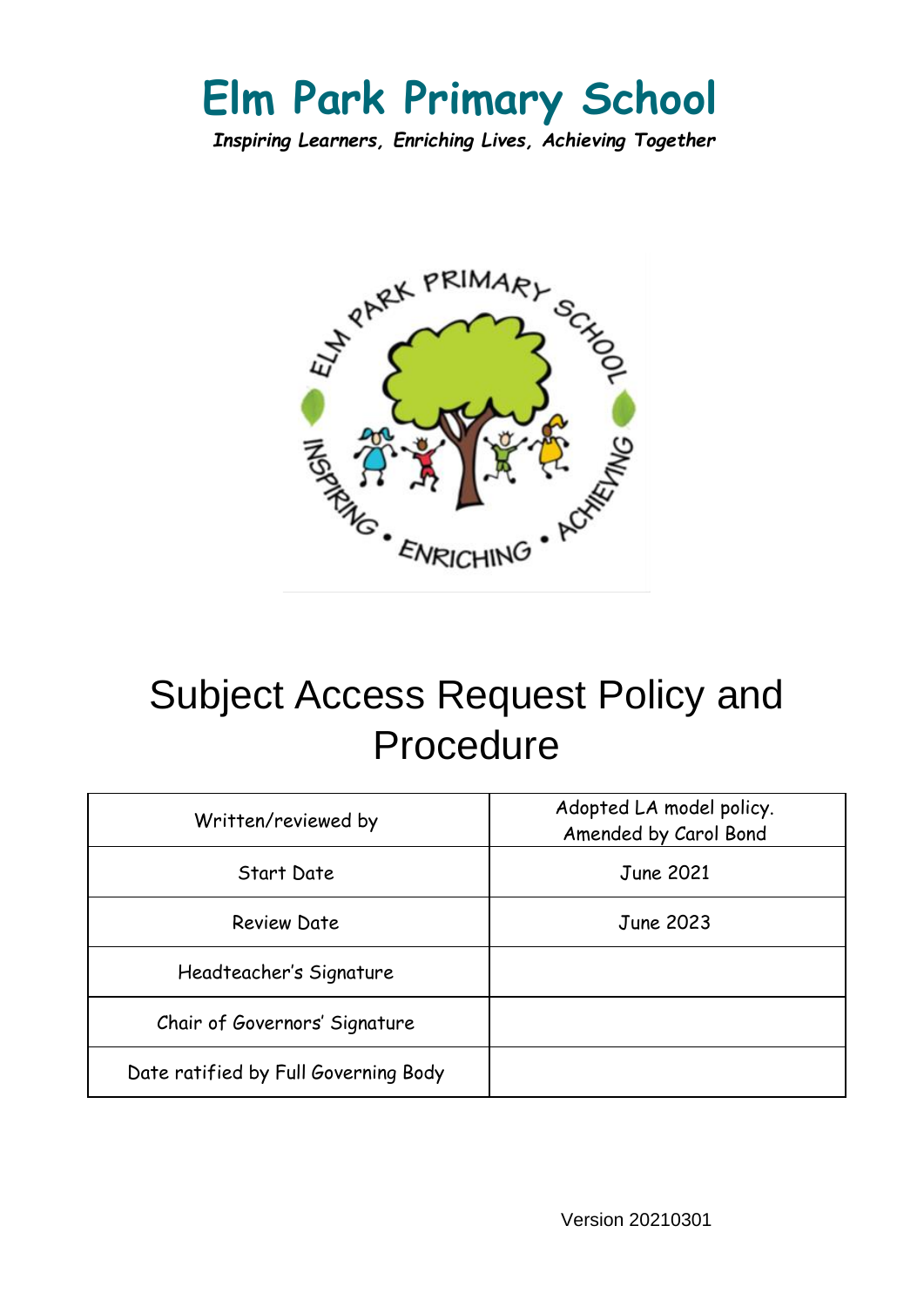## Equality Impact Assessment (EIA) Part 1: EIA Screening

| <b>Policies, Procedures</b><br>or Practices | <b>SAR Policy</b> | Date             | June 2021 |
|---------------------------------------------|-------------------|------------------|-----------|
| EIA CARRIED OUT BY:   Carol Bond            |                   | EIA APPROVED BY: |           |

Groups that may be affected:

| Are there any concerns that the policy could have a<br>different impact on any of the following groups?<br>(please tick the relevant boxes)     | Existing or<br>potential adverse<br>impact | Existing or<br>potential for<br>positive impact |
|-------------------------------------------------------------------------------------------------------------------------------------------------|--------------------------------------------|-------------------------------------------------|
| Age (young people, the elderly: issues surrounding<br>protection and welfare, recruitment, training, pay,<br>promotion)                         |                                            |                                                 |
| Disability (physical and mental disability, learning<br>difficulties; issues surrounding access to buildings,<br>curriculum and communication). |                                            |                                                 |
| Gender Reassignment (transsexual)                                                                                                               |                                            |                                                 |
| Marriage and civil partnership                                                                                                                  |                                            |                                                 |
| Pregnancy and maternity                                                                                                                         |                                            |                                                 |
| Racial Groups (consider: language, culture, ethnicity<br>including gypsy/traveller groups and asylum seekers                                    |                                            |                                                 |
| Religion or belief (practices of worship, religious or<br>cultural observance, including non-belief)                                            |                                            |                                                 |
| Gender (male, female)                                                                                                                           |                                            |                                                 |
| Sexual orientation (gay, lesbian, bisexual; actual or<br>perceived)                                                                             |                                            |                                                 |

Any adverse impacts are explored in a Full Impact Assessment.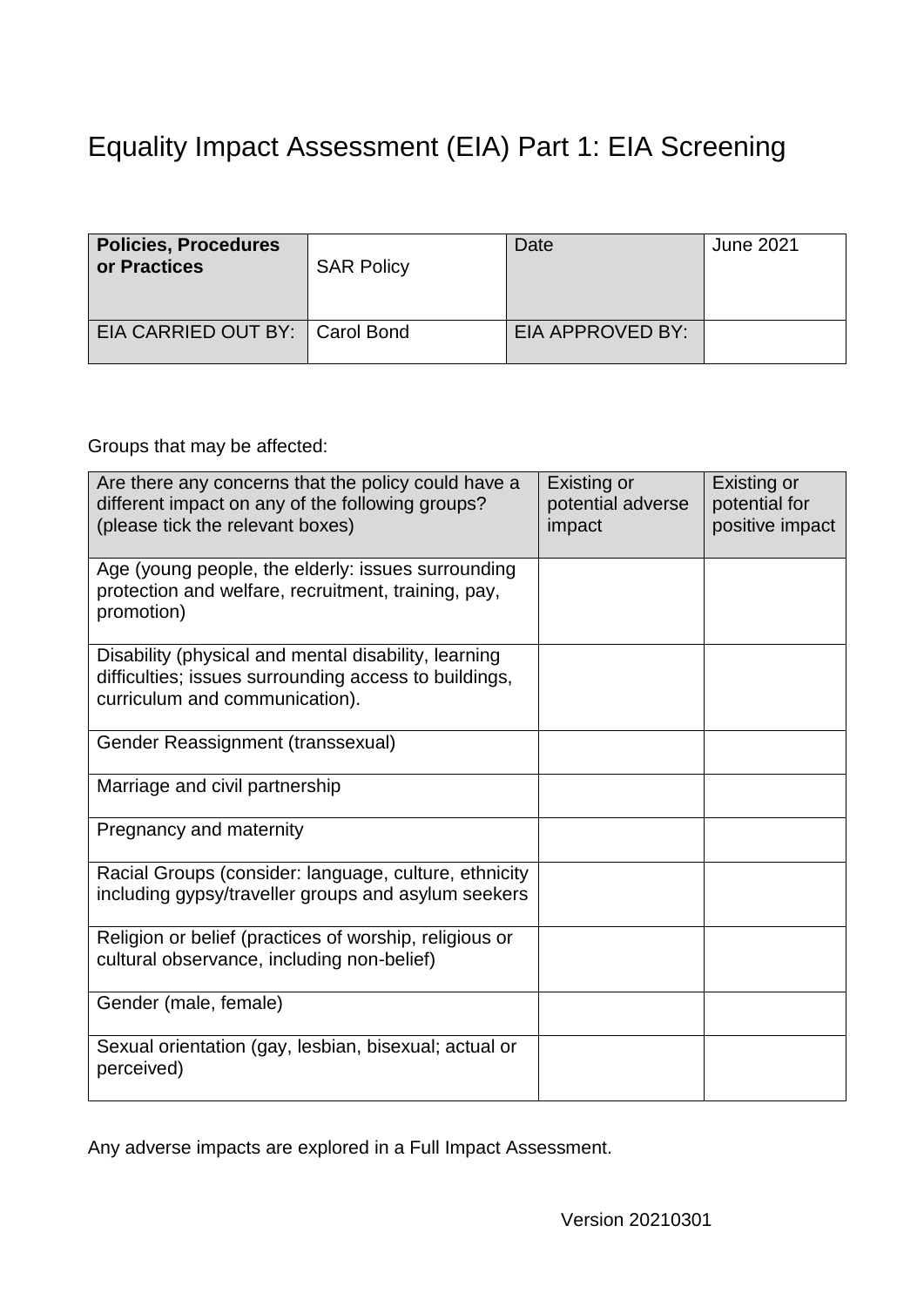#### Contents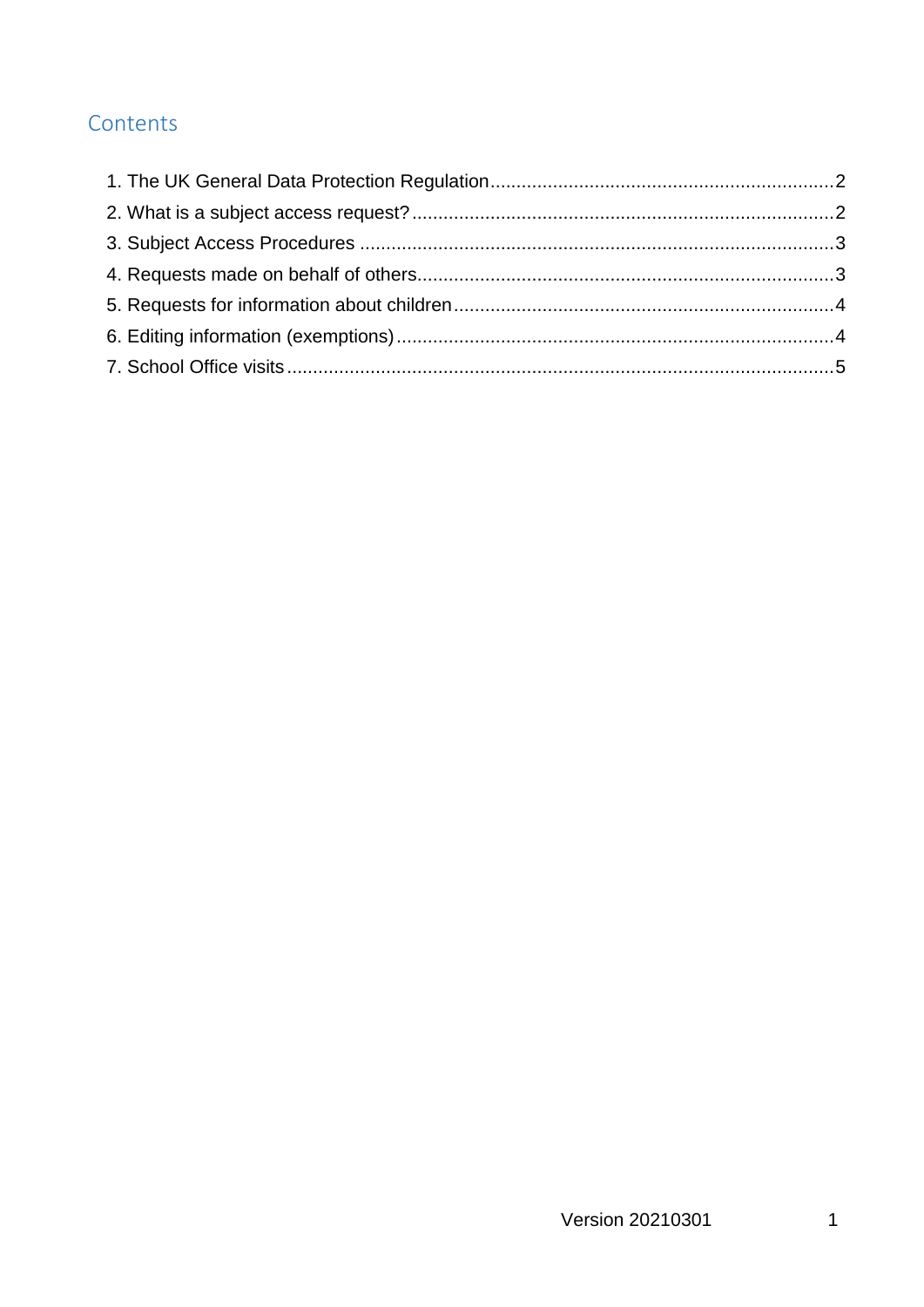### <span id="page-3-0"></span>1. The UK General Data Protection Regulation

The UK General Data Protection Regulation (UK GDPR) regulates the processing of 'personal data'.

Personal data is information that relates to a living individual which allows that individual to be identified from that information (or that information with other information likely to come into the organisation's possession).

Elm Park Primary is a Data Controller as it determines the purposes, and the way in which personal data is processed.

The UKGDPR provides individuals with certain rights, one of which enables individuals to find out what personal data is held, why it is held and who it is disclosed to. This right, is commonly known as subject access, and is set out in Article 15 of the UK GDPR. Individuals may exercise the right by making a 'subject access request' (SAR).

### <span id="page-3-1"></span>2. What is a subject access request?

A subject access request (SAR) is simply a request made by or on behalf of an individual for the information which he or she is entitled to ask for under Articles 12 and 15 of the UK GDPR. The request does not have to be in any particular form, nor does it have to include the words 'subject access' or make any reference to the UK GDPR.

These requests are most often made by individuals who want to see a copy of the information an organisation holds about them. However, except where an exemption applies subject access entitles an individual to be:

- told whether any personal data is being processed;
- given a description of the personal data, the reasons it is being processed, and whether it will be given to any other organisations or people;
- given details of the source of the data (where this is available).

The right of access, commonly referred to as subject access, gives individuals the right to obtain a copy of their personal data, as well as other supplementary information. If the request is made electronically, the information should be provided in a commonly used electronic format, subject to secure transfer of that format.

#### **Formal requirements**

A subject access request (SAR) can be made verbally or in writing. The school has a Subject Access Request Form and a Data Protection Policy, both of which are available from our website.

Although, the form may make it easier for an individual to ensure they include all the information to action a subject access request there is no requirement for them to use this form. Requests may also be received via email, fax, letter etc. Adults and children who can understand their subject access rights can apply to the school for their personal information. The form also allows official representatives to apply on behalf of vulnerable or less able applicants (see section on requests made on behalf of others and requests for information about children).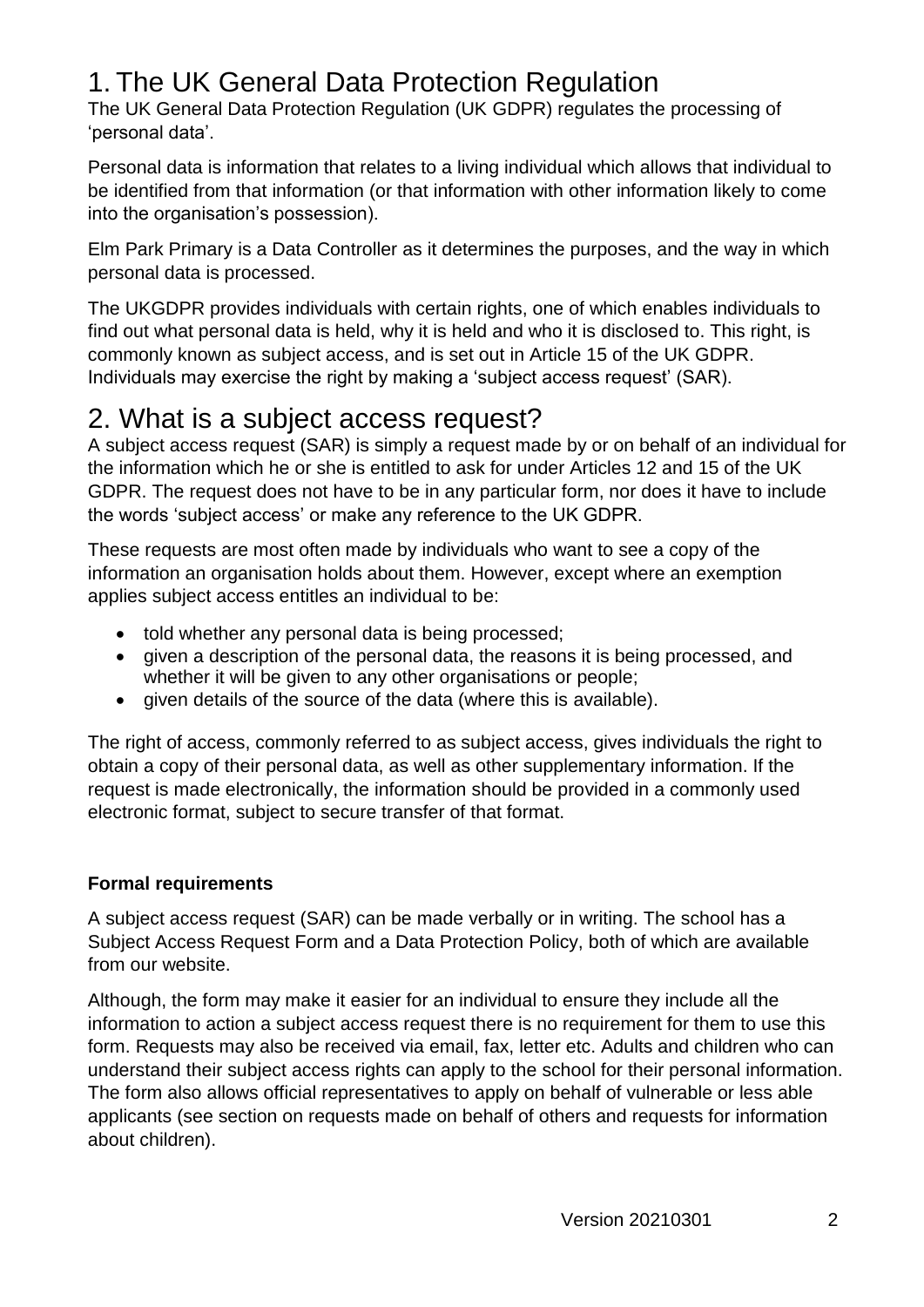To avoid personal data about one individual being sent to someone who is not entitled to it, the school need to be satisfied that they know the identity of the applicant. Enough information should be requested to confirm the individual's identity, however this must be reasonable especially in situations where the individual is known to the school through ongoing contact.

Subject access requests to the school are free under UK GDPR.

The statutory response time is one month for all data controllers, however this can be extended for further two months where the request is complex.

## <span id="page-4-0"></span>3. Subject Access Procedures

When a SAR is received which meets the requirements above, the one month response begins to run. This one month deadline is set by the UK GDPR, however in all cases the school should respond promptly.

On receipt of subject access request, it may be more appropriate for staff members to try to satisfy the request informally in person or by telephone, perhaps when individuals are requesting copies of documents which have previously been provided or should have been provided.

Before responding to a subject access request, staff may ask the applicant for information that is reasonably required to find the personal data that they are seeking. Staff are not required to comply with the request until this information is received, however there shouldn't be an unreasonable delay in seeking clarification.

Upon receipt of a subject access response, an individual may wish to contact the school. If they remain dissatisfied following this they may also contact the Information Commissioner's Office at any time if they are not satisfied with their response, or the way their request has been handled, although they may ask the school to resolve these concerns directly in the first instance.

A detailed record of the contents of subject access replies should be kept for 7 years. This record should include the information that was disclosed, and where necessary the exemptions that were used where information was not provided.

## <span id="page-4-1"></span>4. Requests made on behalf of others

The UK GDPR does not prevent an individual making a subject access request via a third party. Often, this will be a solicitor acting on behalf of a client. In these cases, you need to be satisfied that the third party making the request is entitled to act on behalf of the individual, but it is the third party's responsibility to provide evidence of this entitlement. This might be a written authority or might be a more general power of attorney.

When a SAR is received from a Law firm, staff must ensure that the request letter confirms that the school will not be a party to the claim. If the school is a party, the matter should be sent directly to the Risk Management & Insurance [Team](mailto:Team%20Maria.Sweetman@southglos.gov.uk) 

[Maria.Sweetman@southglos.gov.uk](mailto:Team%20Maria.Sweetman@southglos.gov.uk) for their advice. The request letter must also include a signed consent or release form from the client. The information disclosed should be exactly as outlined in the client's consent form. Information must not be released without the client's consent form.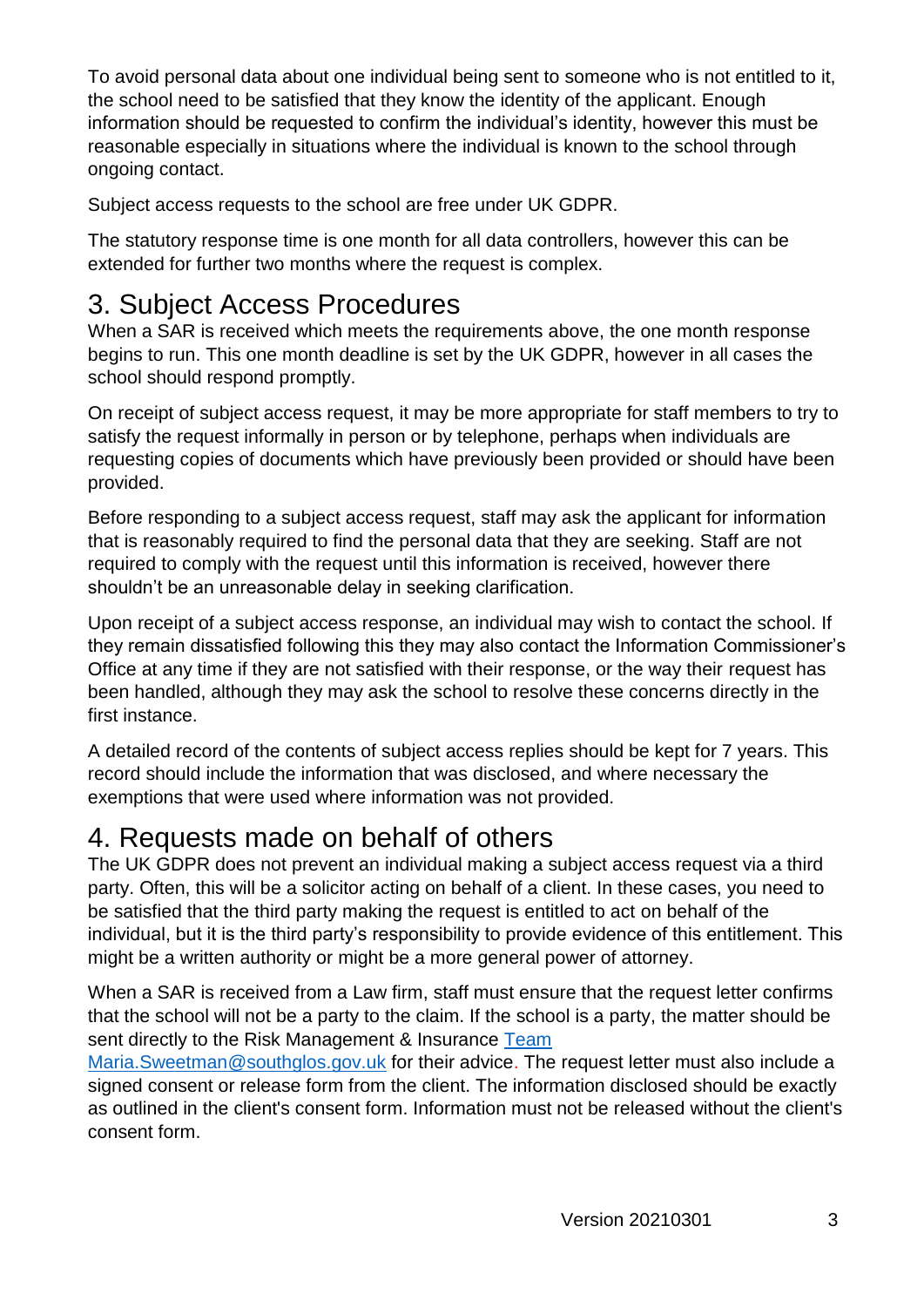### <span id="page-5-0"></span>5. Requests for information about children

Pupils attending any type of school have a right of access under the UK GDPR to their own information.

A parent can access all the other information about their child if their child is unable to act on their own behalf or gives their permission. As a general guide, a child of 12 or older is expected to be mature enough to make this kind of request.

Even in instances where a child is too young to understand the implications of a subject access request, it is important to remember that it is still fundamentally their right, rather than anybody else's, to access this information.

You may allow a parent to exercise the right of access on behalf of a child provided that the child has authorised this, or it is clearly in the best interests of the child.

Parents have an independent right of access to their child's educational record, under separate education regulations. This covers information that comes from a teacher or other employee of a local authority or school, the pupil or a parent, and is processed by or for the school's governing body or teacher, except for information the teacher has solely for their own use. It will cover information such as the records of the pupil's academic achievements as well as correspondence from teachers, local education authority employees and educational psychologists engaged by the school's governing body. It may also include information from the child and from a parent. Information provided by the parent of another child would not form part of a child's educational record.

A request for an educational record must receive a response within 15 school days. The school can charge what it costs to supply a copy of the information. It is free for a parent to **view** the educational record.

There are certain circumstances where the school can withhold an educational record; for example, where the information might cause serious harm to the physical or mental health of the pupil or another individual. The request for access would also be denied if it would mean releasing examination marks before they are officially announced.

### <span id="page-5-1"></span>6. Exemptions

Some types of personal information are exempt from the right of subject access. Information may be exempt because of its nature or because the effect that its disclosure would have. There are also restrictions where this would involve disclosing information about another individual (third parties).

If third parties are included in material to be released, a balancing of interests between the applicant and the third party should be carried out. The third party's views on the release of this information to the applicant may be sought. Decisions about disclosing third party information should be made on a case by case basis. It may be necessary to seek legal advice where appropriate.

We will not disclose information if it:

 Might cause serious harm to the physical or mental health of the pupil or another individual